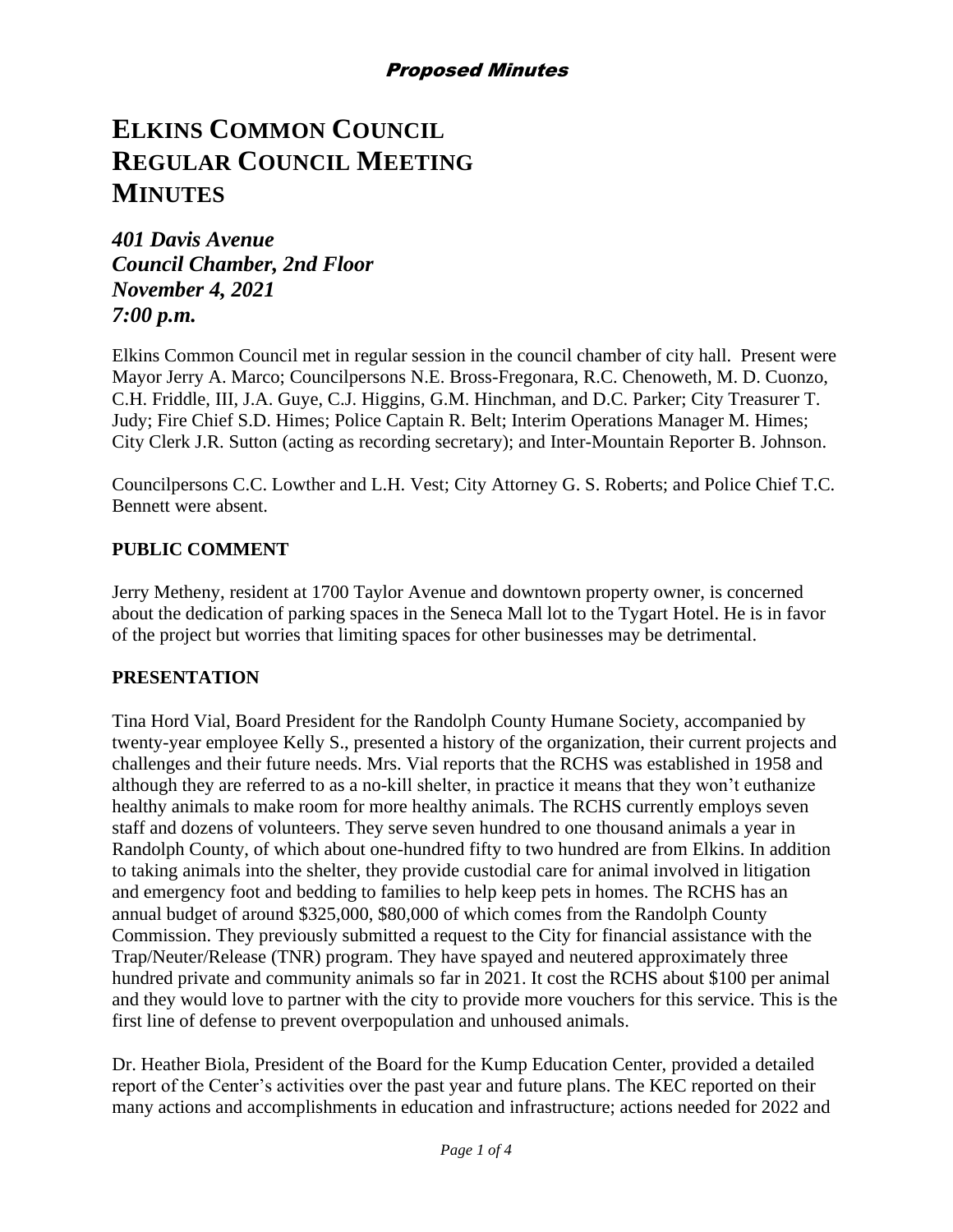their plans moving forward. Dr. Biola also reported that West Virginia has been chosen as a Lovely Place by Lonely Planet and is the only destination in the United States. People are coming to WV and to Elkins for action tourism and she believes the KEC can contribute to this.

#### **MINUTES**

Cm. Chenoweth, **MOVED APPROVAL OF THE MINUTES OF THE OCTOBER 21, 2021.** The motion carried.

#### **NEW BUSINESS**

Cw. Guye, **MOVED APPROVAL OF ORDINANCE 290: AN ORDINANCE OF THE CITY OF ELKINS, WEST VIRGINIA, TO VACATE, ABANDON, AND CLOSE A PORTION OF THOSE CERTAIN PUBLIC RIGHTS OF WAY KNOWN AS WILMOTH LANE AND MAIN STREET (1ST OF TWO READINGS).** The motion carried.

Cw. Cuonzo, **MOVED APPROVAL OF RESOLUTION 1460: CITY OF ELKINS PARKING LOT PROJECT CHANGE ORDER NO. 15.** The motion carried.

Cw. Cuonzo, **MOVED APPROVAL OF RESOLUTION 1461: APPROVING INVOICES RELATING TO THE CITY HALL PARKING LOT PROJECT AND AUTHORIZING PAYMENT THEREOF.** The motion carried.

Cw. Bross-Fregonara, **MOVED APPROVAL OF RESOLUTION 1462: AUTHORIZING THE REAPPOINTMENT OF D. TALBOTT TO THE ELKINS PLANNING COMMISSION.** The motion carried.

Cw. Bross-Fregonara, **MOVED APPROVAL OF RESOLUTION 1463: AUTHORIZING THE REAPPOINTMENT OF L. SILVA AND L. BURKE TO THE ELKINS TREE BOARD.** The motion carried.

Cw. Cuonzo, **MOVED APPROVAL OF RESOLUTION 1464: DEDICATION OF PARKING IN SUPPORT OF THE TYGART HOTEL PROJECT.** The motion carried.

Cm. Parker, **MOVED APPROVAL OF ENTERING INTO EXECUTIVE SESSION FOR THE PURPOSE OF DISCUSSING THE REAPPOINTMENT OF THE TREASURER AS A PERSONNEL MATTER.** The motion carried. Council entered into executive session at 7:31 p.m. and returned at 8:07 p.m. The chair announced that no action was taken.

Cm. Hinchman, **MOVED APPROVAL OF RESOLUTION 1466: FY22 GENERAL FUND BUDGET REVISION NO. 1.** The motion carried.

Cw. Bross-Fregonara, **MOVED APPROVAL OF RESOLUTION 1467: ANNOUNCING SUPPORT FOR THE ELKINS PARKS AND RECREATION COMMISSION GLENDALE PARK TRAIL PROJECT.** The motion carried.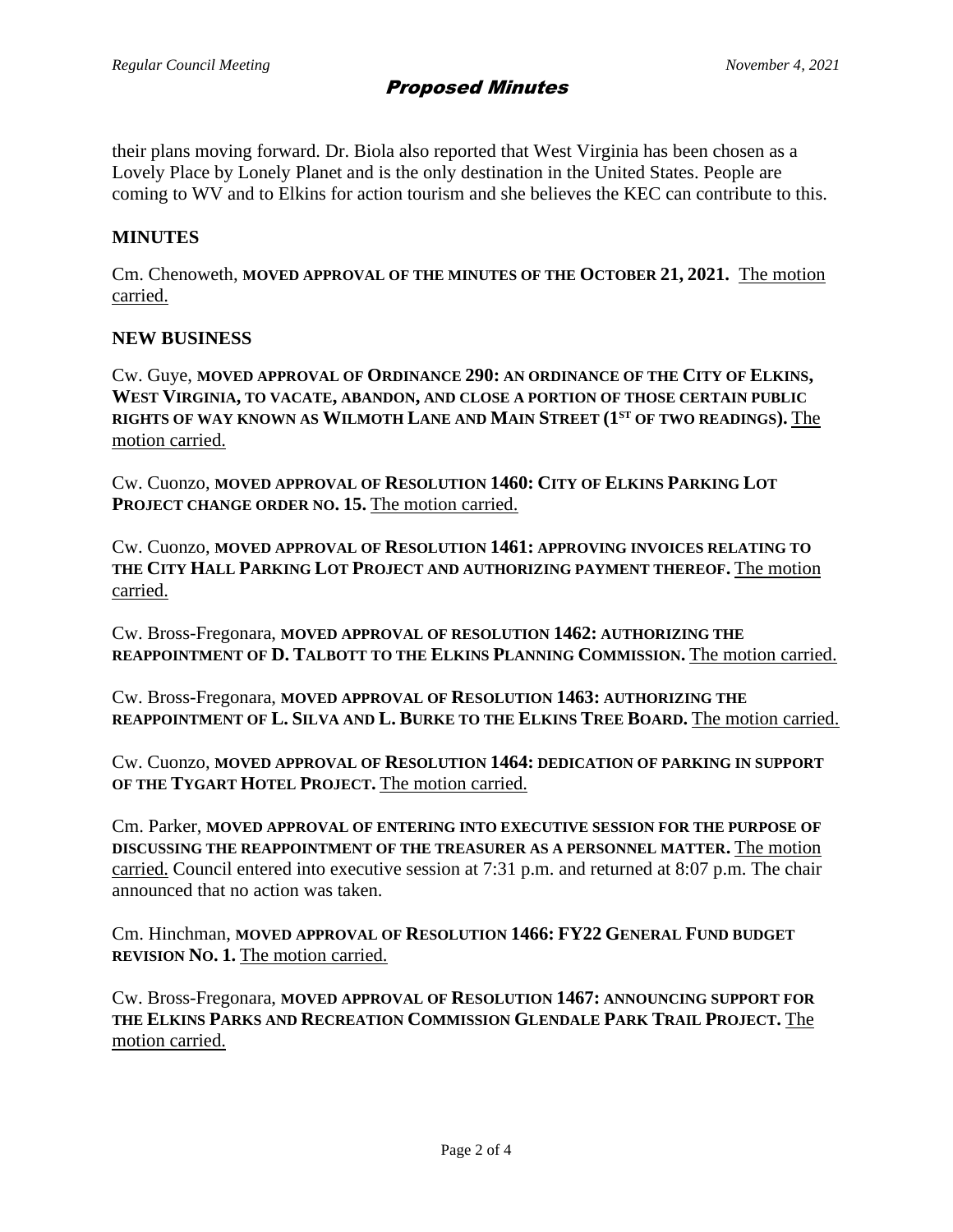# Proposed Minutes

# **APPROVAL OF VENDOR INVOICE PAYMENTS**

Cm. Hinchman, **MOVED APPROVAL OF THE INVOICES PRESENTED.** The motion carried.

The invoices in question were as specified on the following list, which is attached and made part of this record:

• Accounts Payable check transactions for the period October 18 – 29, 2021

#### **CORRESPONDENCE AND NOTIFICATIONS**

Council received the following correspondence and notifications:

- Issued building permits
- Events

The following building permits have been issued since the previous regular council meeting.

| <b>ISSUED BUILDING PERMITS</b> |                                      |                    |                                                                        |              |  |  |  |
|--------------------------------|--------------------------------------|--------------------|------------------------------------------------------------------------|--------------|--|--|--|
| Permit                         | <b>Applicant</b>                     | <b>Location</b>    | <b>Description</b>                                                     | <b>Value</b> |  |  |  |
| 210242                         | <b>Spruce Associates LLC</b>         | 201 Randolph Ave   | <b>Electric Service</b><br>(Waiting on<br>Occupancy<br>Insp.)          | 500.00       |  |  |  |
| 210243                         | <b>Schroeder, Timothy</b>            | 106 Harpertown Rd. | <b>Garage (Denied-</b><br><b>Too many Sq Ft</b><br>& Front<br>Setback) | 26,000.00    |  |  |  |
| 210244                         | <b>Gunther, Valerie</b>              | 102 Ferndale Dr.   | <b>Install Chain</b><br><b>Link Fence</b>                              | 3,780.00     |  |  |  |
| 210245                         | <b>Hair Graphics LLC</b>             | 939 S Davis Ave    | <b>Electrical</b><br><b>Upgrade</b>                                    | 2,500.00     |  |  |  |
| 210246                         | <b>Gallagher, Dennis &amp; Alice</b> | 464 Central St.    | <b>Install Kitchen</b><br><b>Sink and Small</b><br><b>Deck</b>         | 10,000.00    |  |  |  |
| 210247                         | <b>Phares, Sean</b>                  | 24 Pleasant Ave.   | <b>Porch Roofs and</b><br><b>Repair Around</b><br><b>Chimney</b>       | 4,000.00     |  |  |  |
| 210248                         | Gaughan, Paul                        | 104 Valley Ct.     | <b>Replace Roof</b><br><b>Shingles</b>                                 | 3,178.00     |  |  |  |
| 210249                         | <b>Mole, Donald</b>                  | 50 Mole St         | <b>Demolition</b>                                                      | 7,000.00     |  |  |  |
| 210250                         | <b>Henning, Colin</b>                | 146 Buffalo St     | <b>Install Gutter</b>                                                  | 600.00       |  |  |  |